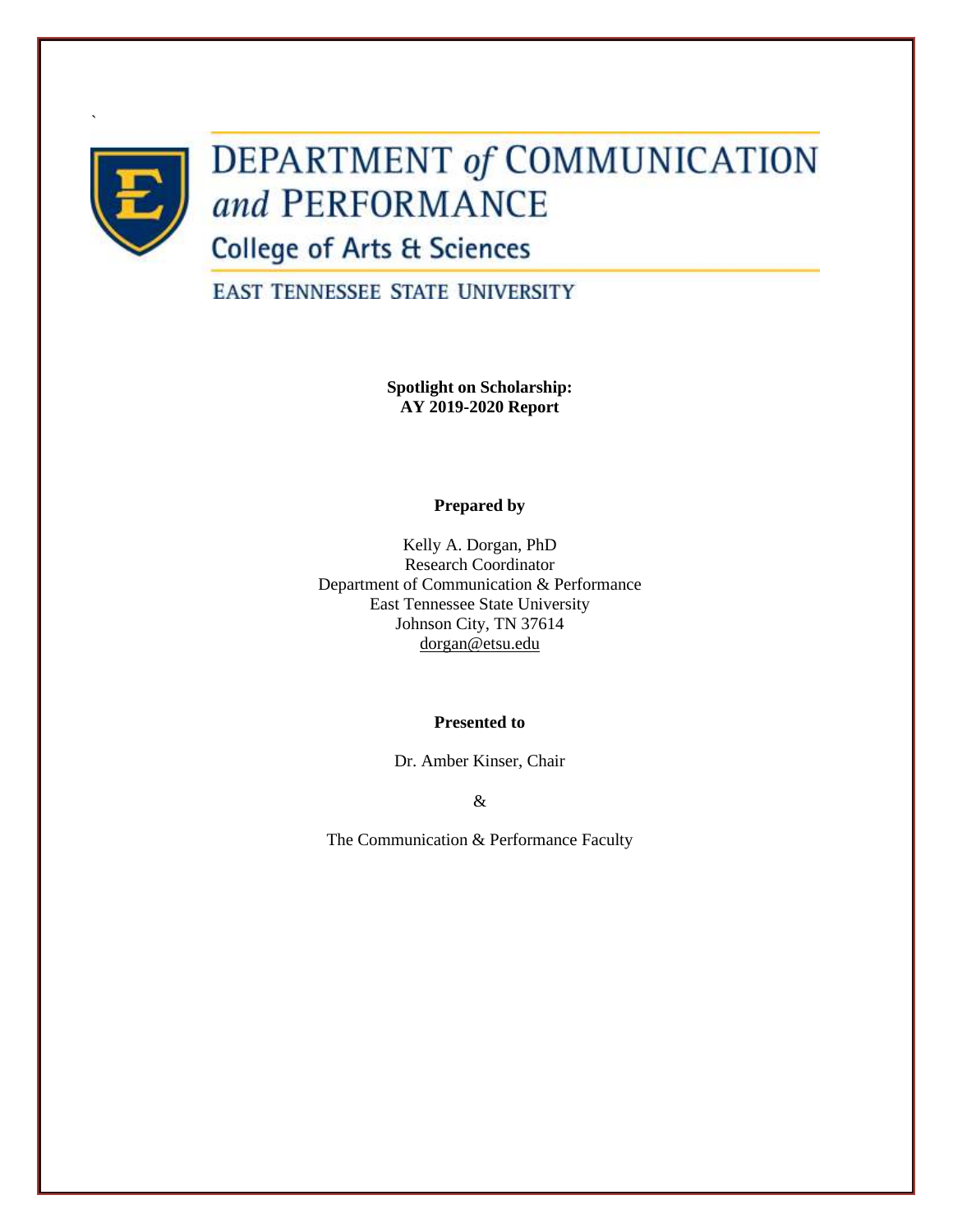

# **DEPARTMENT of COMMUNICATION** and PERFORMANCE

**College of Arts & Sciences** 

**EAST TENNESSEE STATE UNIVERSITY** 

December 1, 2020

Friends & colleagues—

When the COVID-19 pandemic hit, we had to reconceptualize our work as researchers, performers, and educators. Taking our classes and scholarly activities into virtual worlds requires ongoing effort and imagination, but we're finding ways of reaching and collaborating with communities, partners, and audiences.

Additionally, the brutal killing of George Floyd demanded that we review our mission and values once more and reinforce our commitment to diversity and inclusion education and antiracist policies. Dr. Amber Kinser collaborated with faculty in June 2020 to develop the department's Statement of Race Matters. ([https://www.etsu.edu/cas/comm\\_perform/department-news/matters-of-race.php](https://www.etsu.edu/cas/comm_perform/department-news/matters-of-race.php)). Together, we continue the fight against social injustice.

# **Engaging communities**

One of our departmental goals is to "promote civic engagement, social responsibility, and civil dialogue in local, national, and global arenas"; therefore, throughout 2019-2020, we engaged various communities. Dr. Wesley Buerkle accepted and participated in the East Tennessee State University's [21](https://www.etsu.edu/teaching/21daychallenge.php)  [Day Antiracism in the Curriculum Challenge,](https://www.etsu.edu/teaching/21daychallenge.php) whereby he examined his course content, policies, and practices and considered ways of making his courses more inclusive. Plus, several departmental members have recommitted ourselves to offering inclusive readings and assignments in our courses, assuring that classrooms are exposed to a diverse array of voices.

Nancy Donoval arranged a visit to The Moth Story Slam in Asheville for her students, helping support storytellers from across multiple communities and populations. Dr. Delanna Reed participated in a joint effort by the Jonesborough Storytellers Guild and Franklin Woods Community Hospital as part of a patient-bedside storytelling initiative. Also, under the direction of Laughton and Erin Messmer, the Speech and Debate Team engaged the broader debate community by taking students to multiple tournaments to help them gain invaluable experience. Meanwhile, Dr. Andrew Herrmann continued his work with various academic associations. Keep reading to discover more.

# **Awards & honors**

Our faculty received awards and honors in significant ways. It was a busy year for Dr. Wesley Buerkle. In addition to assembling an extensive Full-Professor Promotion application, he was nominated and was selected for the 2019-2020 Distinguished Faculty Award in Service for the College of Arts & Sciences.

And remember Delanna's patient-bedside stories project? She and her team took home several awards from Ballad. The awards don't end there. Our former graduate student Donna Paulsen, and current instructor in our department, entered her thesis research in the 3 Minute Thesis (3MT®) Competition. The ETSU Graduate and Continuing Studie[s homepage](https://www.etsu.edu/gradschool/etd/3minutethesis.php) explains that the "3MT® provides graduate"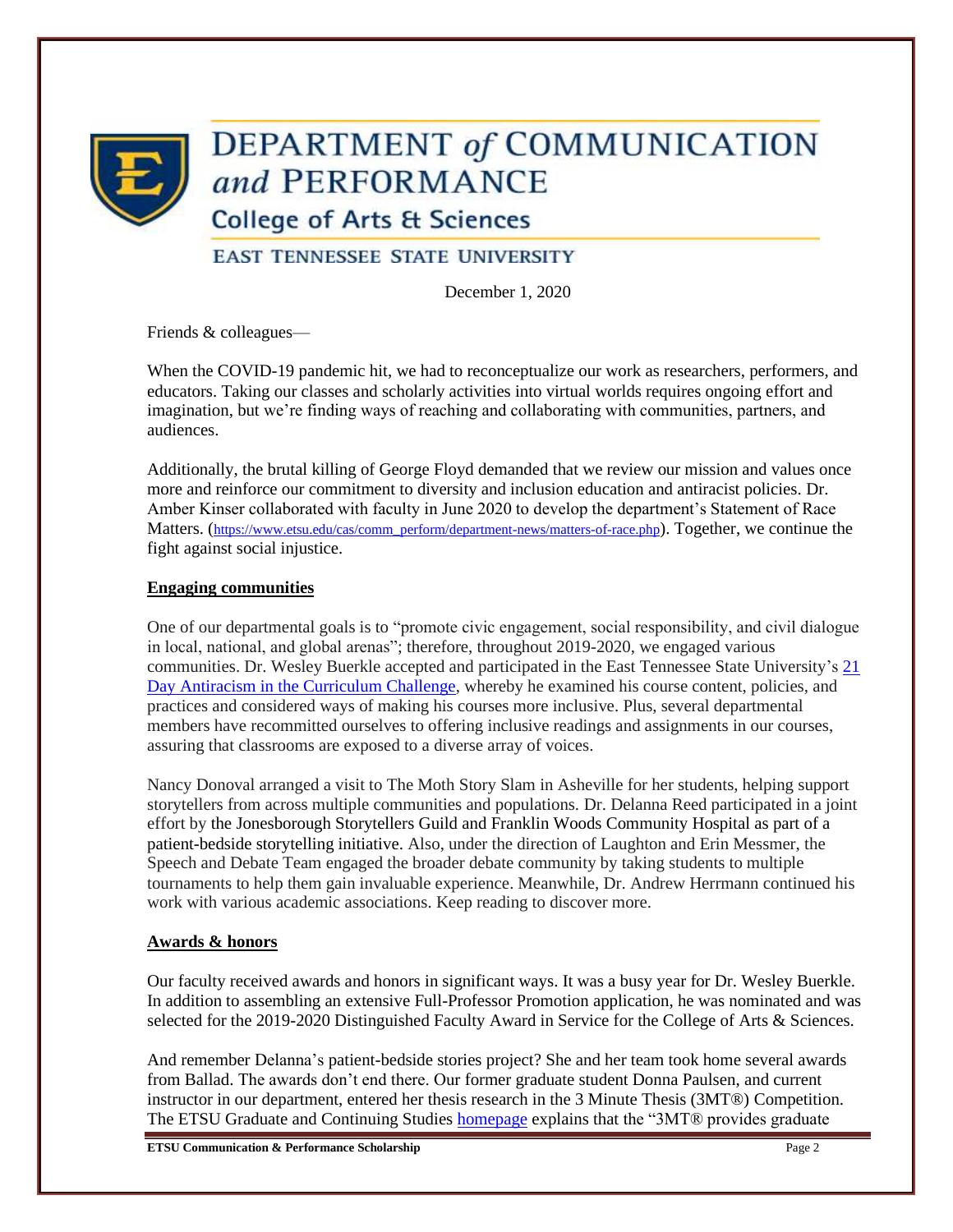students the opportunity to develop their professional presentation and research communication skills." Donna won ETSU's (3MT®) Competition with her presentation on "Women's Experiences with Infertility Within Faith Communities."

# **Researching In and Out of the Pandemic**

Despite new obstacles brought by the pandemic, Erin Blankenship-Mesmer moved forward with her dissertation, continuing her examining of first-generation women's perceptions of support given to them during their college studies. Sure, she had to revise her methodology, but she persisted.

Andrew continued his collaboration with Dr. Art Herbig. Together, they co-edited their new book series, *Communication Perspectives on Popular Culture.* He co-founded *The Journal of Autoethnography,* a publication from the University of California Press that launched in January 2020. Then, he saw the publication of his edited book, *The Routledge International Handbook of Organizational Autoethnography.* Congratulations, Andrew!

Nancy Donoval's co-authored book *Point of View and the Emotional Arc of Stories* was released in August 2020. The reviews are great. Nancy and Loren Niemi offer what's being called, a "creative writing toolkit from pros" for writers and storytellers. Click [here](https://www.parkhurstbrothers.com/point-of-view-and-the-emotional-arc-of-stories.html) for more information (<https://www.parkhurstbrothers.com/point-of-view-and-the-emotional-arc-of-stories.html>).

# **Advising & mentoring**

Let's highlight Amber Kinser's mentorship of graduate students. In the Fall 2019 semester, she advised her student-researchers through the Institutional Review Board approval process, a time-consuming endeavor. Also, she coordinated the second annual writing retreat for Communication and Storytelling Studies M.A. students.

Wesley Buerkle advised two brilliantly written undergraduate honors theses, and Adriane Flanary, Graduation Advisor, audited dozens of majors' programs of study. Excitingly, we had approximately six (6) majors/minors selected to participate in the 2019 Young Appalachian Story Summit held at the International Storytelling Center; during the event, they were mentored on storytelling and community engagement.

I (Kelly Dorgan) developed and moderated the Engaged Research Seminar (September 19, 2019). This seminar brought together **20** undergraduate students with former graduate students Alana Claxton and Matthew Daggett, as well as Kallie Gay, current Communication Studies Lecturer. The seminar provided emerging researchers the opportunity to discuss data collection, data analysis, and barriers to qualitative researchers with three scholars who had successfully defended their thesis research.

In closing, thank you for all your scholarly and creative activities. We have even more projects, achievements, and performances on the horizon.

Gratefully,

Kelly A. Dorgan, PhD Research Coordinator Department of Communication & Performance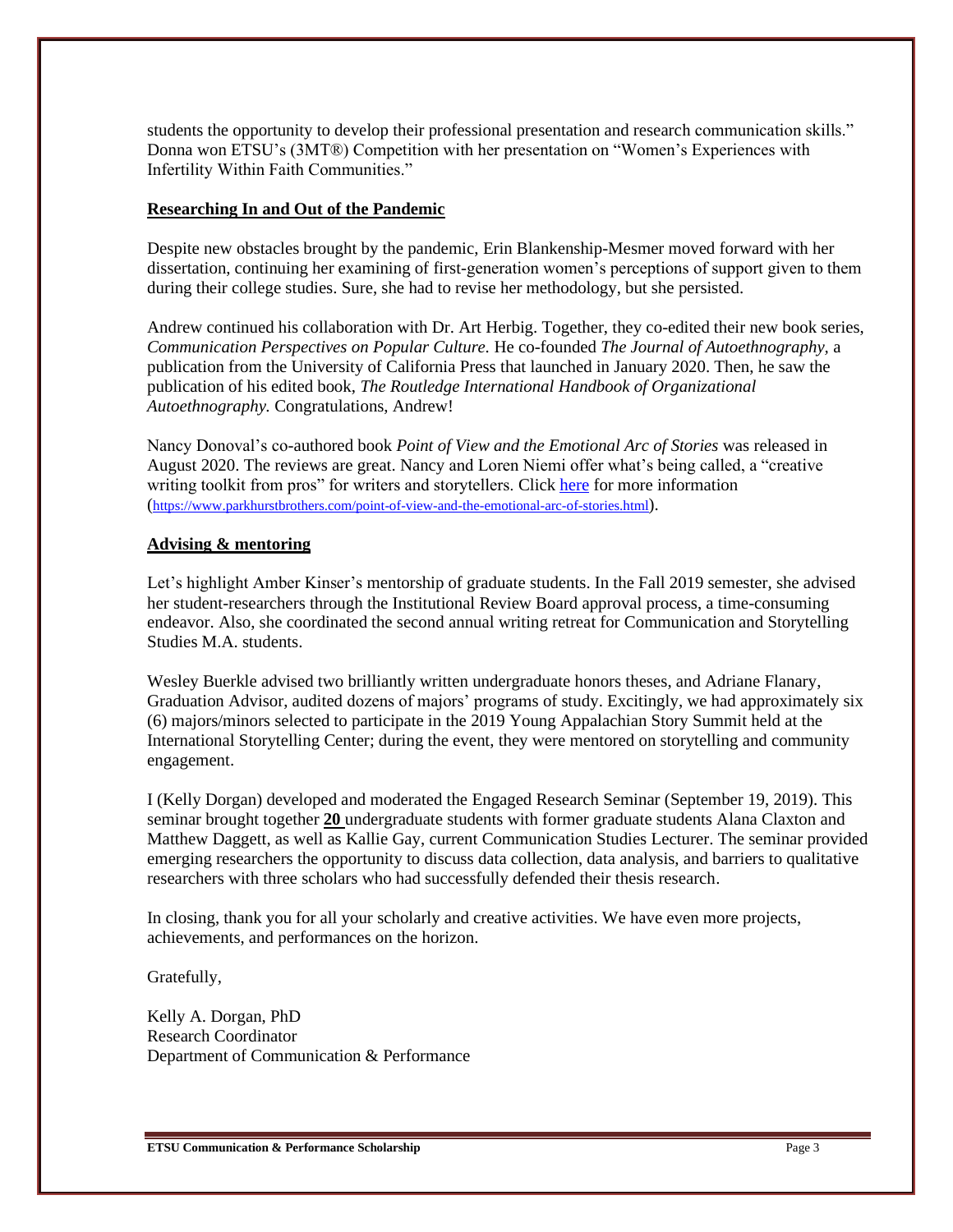# **Thank you, Lori Ann Manis.**

You have been a calm, steady presence during a difficult time. When we found ourselves in a virtual world of teaching, researching, and performing, you ordered supplies and equipment, sent reminders, and continued doing the invaluable work you do, work that is often behind-the-scenes—and always appreciated.

*Pandemia Shout Out!*

**Faculty Activities ~Selected~**

# **Christine Anzur**

#### **Publication:**

Weiss, J. K., & **Anzur, C. K.** (Under Review). "Sometimes, During Deployment, It Seems Like We Won't Make It": Applying the Relational Turbulence Model to Couples Experiencing Military Deployment.

#### **Presentations:**

**Anzur, C. K.**, & Myers, S. A. (2019, November). *"To Meet Her, That Changed Everything": Adult Adoptees' Discursive Construction of the Meaning of "Parent" Following Birth Parent Contact.* Paper presented at the annual meeting of the National Communication Association, Baltimore, MD.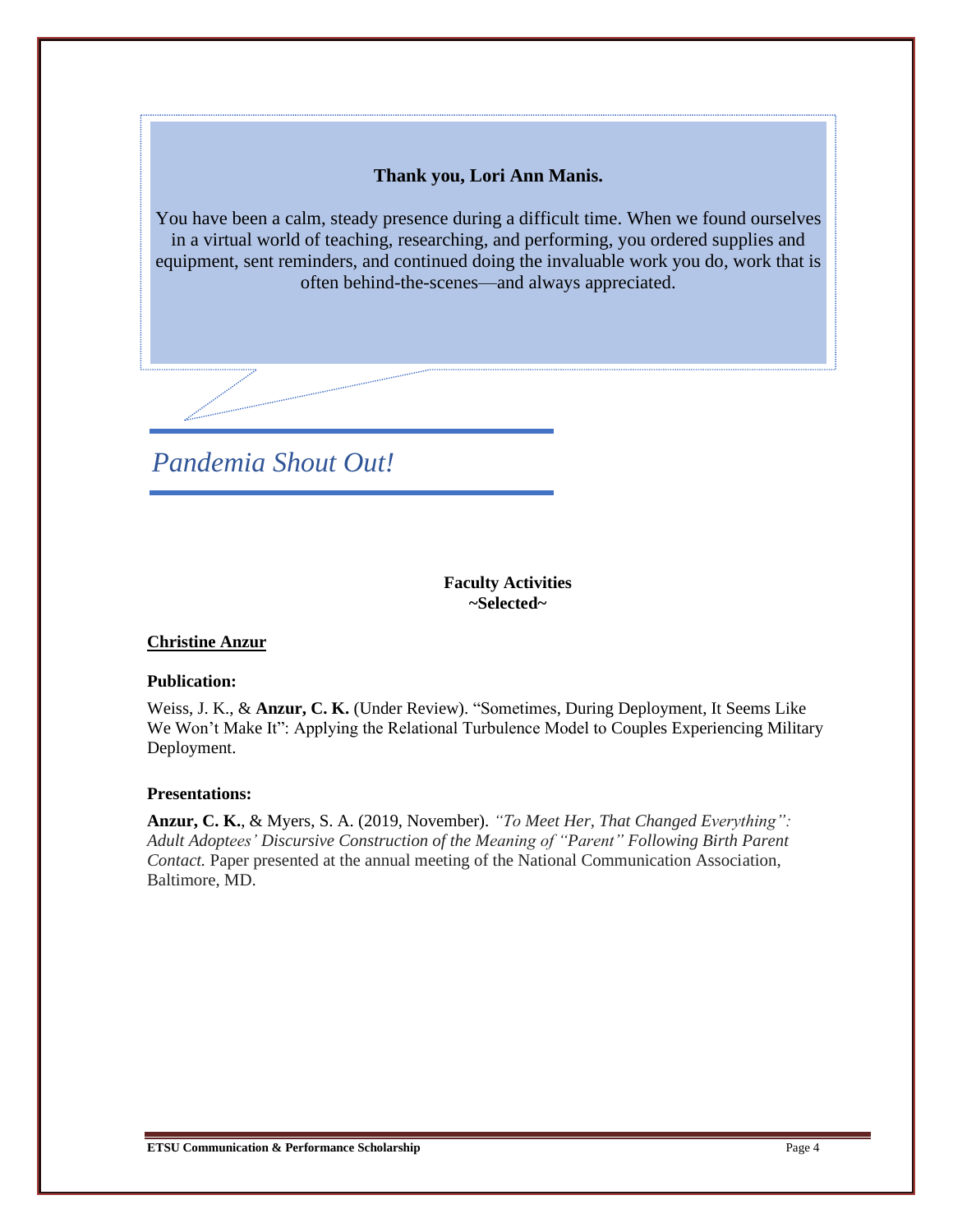# **Going Virtual in a Pandemic: Teaching Emerging Researchers**

**Dr. Christine Anzur** undertook the arduous responsibility of teaching a research methods class, but when the pandemic hit and campus closed, she had to rework Quantitative Research Methods (COMM 3330). Unfortunately, when ETSU went remote, her method students lost access to SPSS, necessitating that the weekly-statistics homework and activity assignments be changed.

Christine spent copious amounts of time running stats herself and editing the SPSS output, creating PDFs for her students to enable them to continue learning how to interpret results. Still not done, Christine developed detailed lectures to highlight the step-by-step process that the student-researchers would use for specific statistical tests. For anyone who has manually "run" an ANOVA, for example, you know how timeconsuming the process is. Now, imagine teaching 20 undergraduate students a multiplestep process.

On top of everything else, Christine added weekly one-hour review sessions to help her students better understand their assignments, computations, and outputs. Group projects were revamped, creating shorter, individual multi-part projects; thus, Christine was better positioned to mentor her students more closely, but resulting in a substantially increased workload for herself.

Thank you, Christine! You helped this group of emerging scholars adjust to the rigors of research under challenging circumstances.

*Pandemia Shout Out!*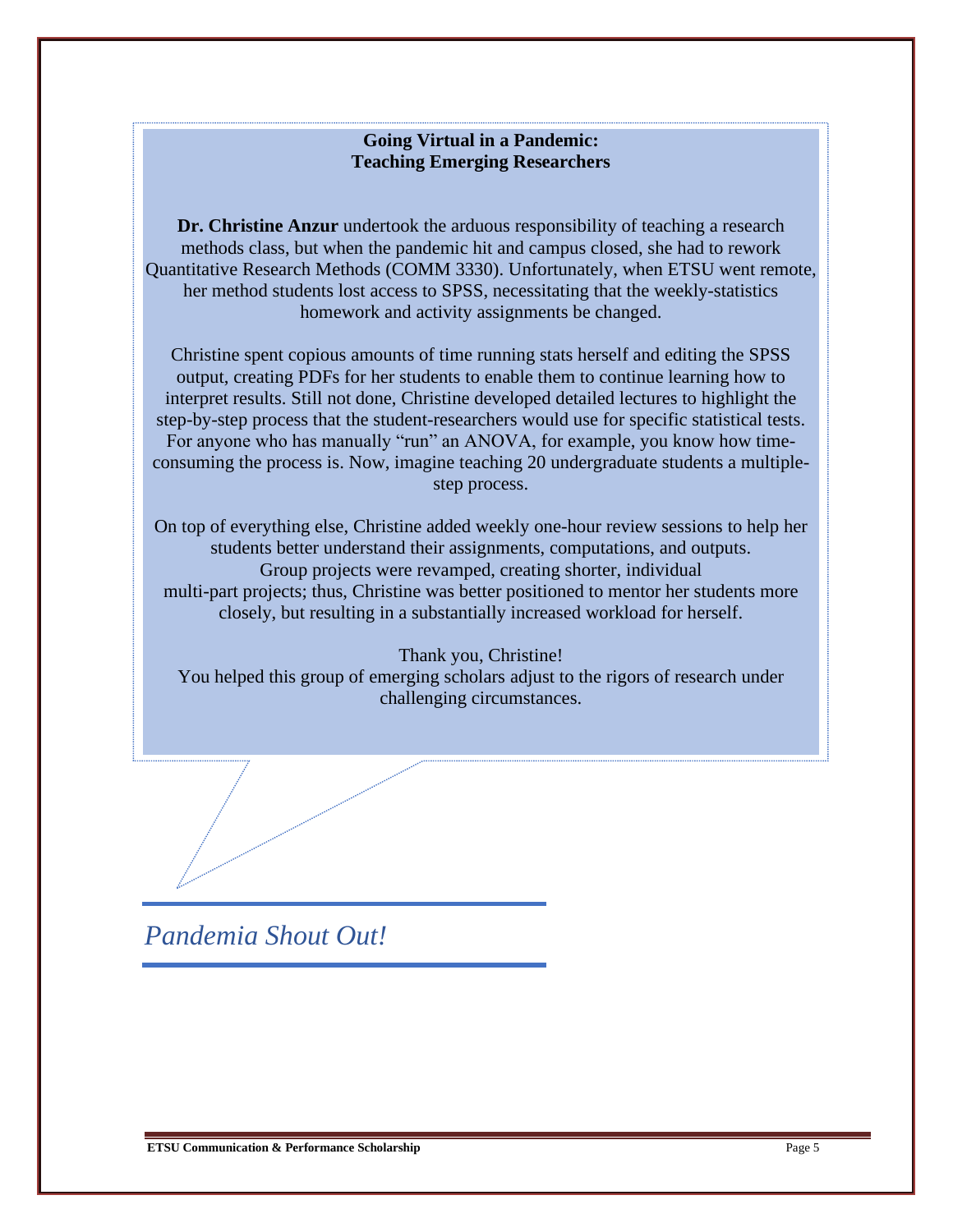# **Erin Blankenship-Messmer**

# **Dissertation:**

**Messmer-Blankenship, E.** (In Progress). *First-Generation Women's Perceptions of Support While Enrolled in College: A Phenomenological Study* [Dissertation].

# **Dissertation Research in a Pandemic**

**Erin Blankenship-Messmer's** dissertation research continues, but when campus closed due to COVID-19, she did what researchers have to do: she reconceptualized her methods, including her data collection.

Her dissertation examines first-generation women's perceptions of support given to them during their college studies. Originally, Erin planned to interview 15 women from three different institutions. Of course, then the pandemic hit, and she adapted.

Over summer, she successfully interviewed **11** women via Zoom from institutions across the country. Having completed the data analysis, she has immersed herself in writing and revising her dissertation.

Congratulations, Erin Blankenship-Messmer, on making the best of an already challenging research study.

*Pandemia Shout Out!*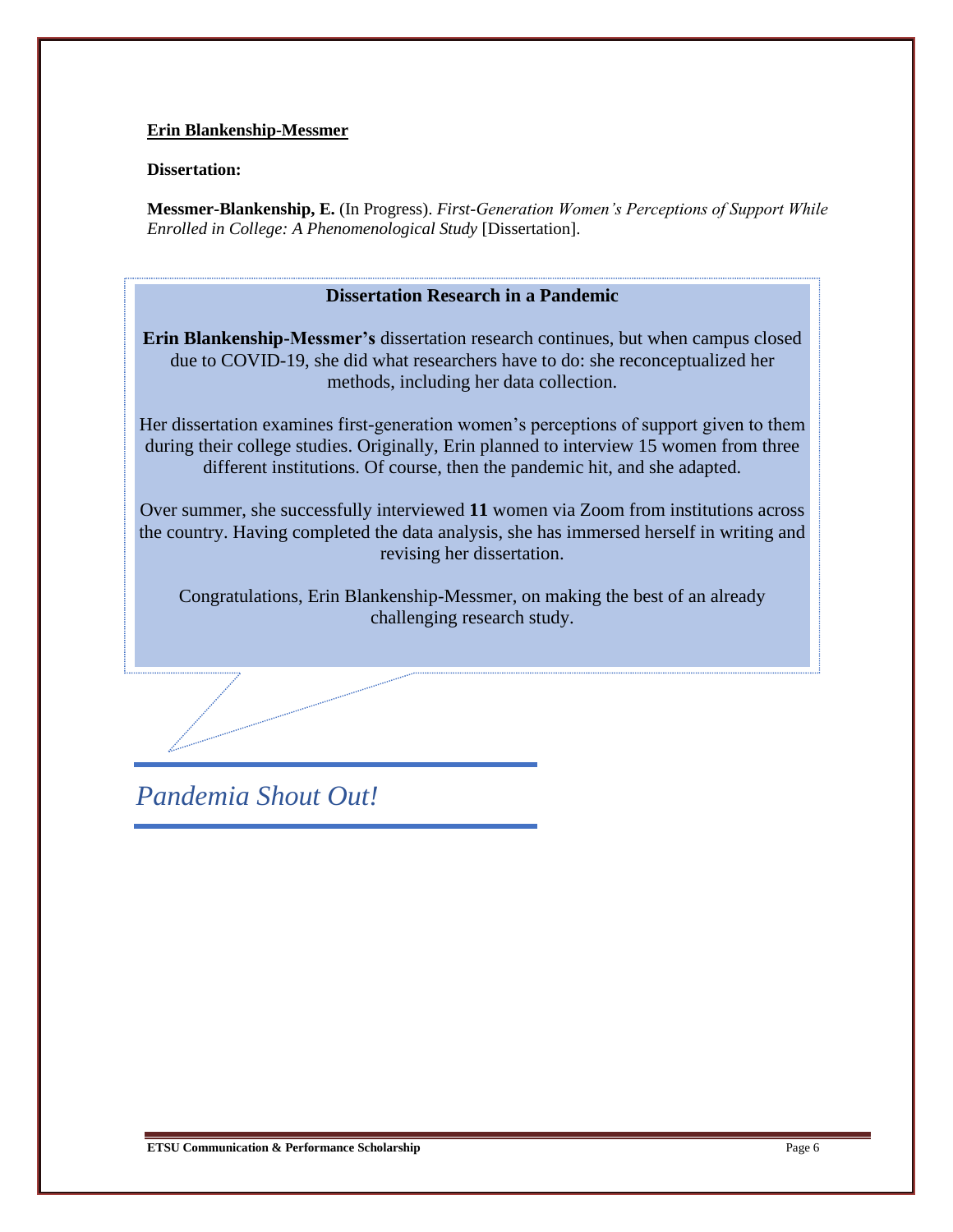# **Wesley Buerkle**

#### **Presentations:**

**Buerkle, C. W.** (2020). Not Seen on TV: Highlighting Consent's Absence in Mediated Images of Sex. Accepted for presentation at the *Applied Rhetoric Collaborative's 2020 Symposium*.

# **Promotion in the Pandemic**

As Communication Studies Program Head, **Dr. Wesley Buerkle** regularly faces challenges that require his time, attention, and problem-solving acumen. He spends countless hours on staffing, assessment, and program reviews. Yet, he manages to squeeze in vital scholarly and service work.

In addition to working with the *Escape from Rape* regional conference, he continued advancing his own program of research, including his initiatives to help promote students' oral citation of sources during presentations, and his invaluable efforts to promote safe and healthy sexual consent.

Not surprisingly, then, Wesley received unanimous support when he applied for Promotion to Full Professor during the 2019-2020 year. In the Spring 2020 semester, he was nominated for and received the Distinguished Faculty Award in Service for the College of Arts & Sciences.

Congratulations, Wesley, on your well-deserved promotion to Full Professor and your Distinguished Faculty Award.

*Award Shout Out!*

**ETSU Communication & Performance Scholarship** Page 7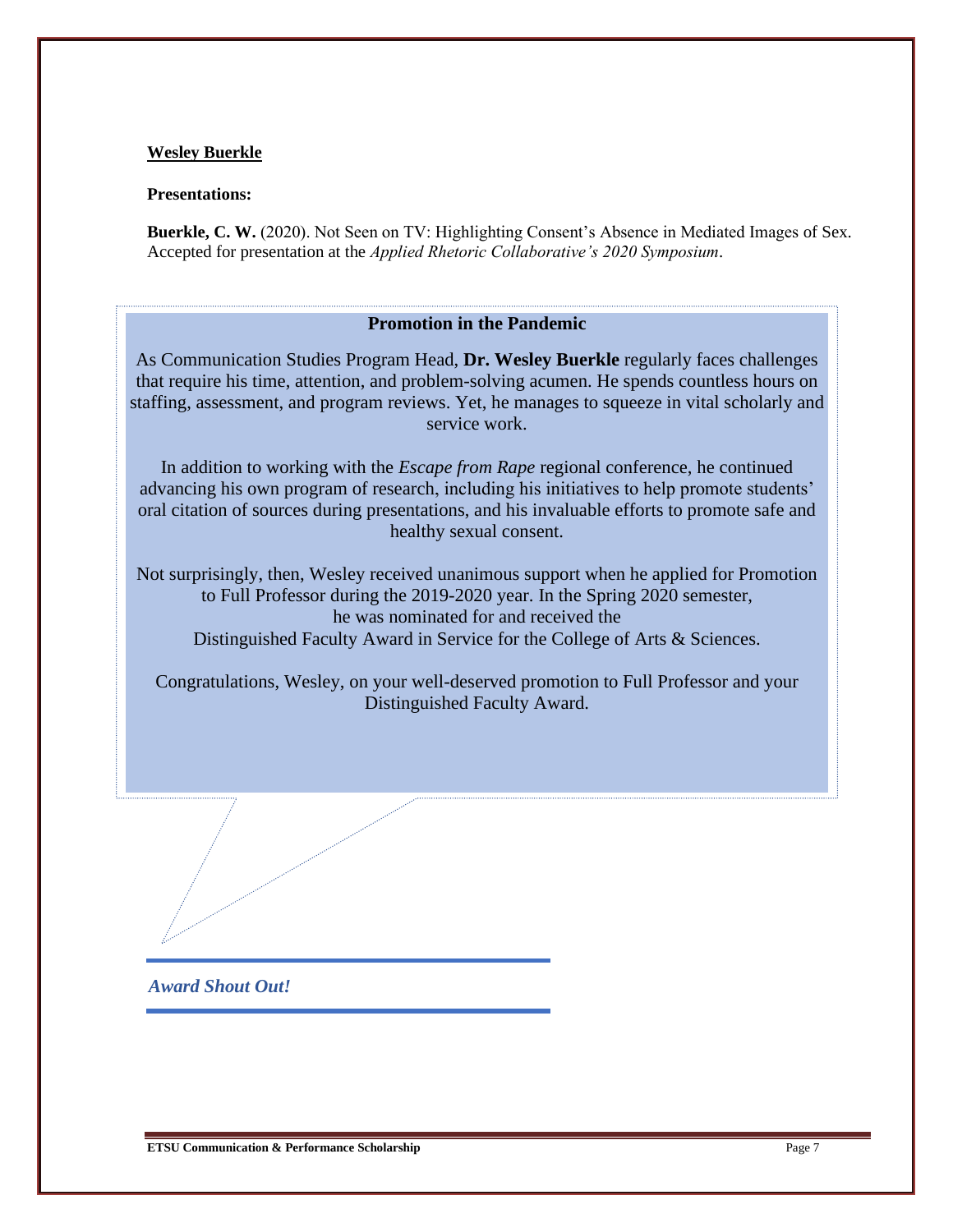# **Nancy Donoval**

## **Publications:**

Niemi, L., & **Donoval, N.** (2020). *Point of View and the Emotional Arc of Stories: A Handbook for Writers and Storytellers.* NY, NY: Parkhurst Brothers Publishers Inc*.* [https://www.parkhurstbrothers.com/point](https://www.parkhurstbrothers.com/point-of-view-and-the-emotional-arc-of-stories.html)[of-view-and-the-emotional-arc-of-stories.html](https://www.parkhurstbrothers.com/point-of-view-and-the-emotional-arc-of-stories.html)

# **Kelly A. Dorgan**

## **Publications:**

**Dorgan, K.A.** (2019, November 15). Building Character. *Town Crier: The Puritan Magazine.*  <http://towncrier.puritan-magazine.com/ephemera/building-better-female-characters-with-dungeons-dragons-kelly-a-dorgan/>

## **Forthcoming:**

**Dorgan, K.A.** (Forthcoming). Custodian of Our Story. *Delmarva Review.*

**Dorgan, K.A.** (Forthcoming). Under the Rhododendrons. *The Bookends Review* [Reprint].

## **Podcast:**

**Dorgan, K.A.** (2019, August 20). Taking Care. *borrowed solace.* [Podcast Episode 4, produced in conjunction with the ETSU Department of Media and Communication and *borrowed solace*  producers]. <https://borrowedsolace.com/2019/08/20/episode-4-resources/>

# **Blog:**

**Dorgan, K.A.** (2020, March 20-Present). Love in a Pandemic. <https://kellydorgan.com/my-blog>

# **Andrew Herrmann**

#### **Publications:**

**Herrmann, A. F.** (2020). *Journal of Autoethnography.* Co-founder & Co-Editor (w/ Tony Adams). Berkeley, CA: University of California Press. (Launched January 2020)

**Herrmann, A. F.** (2020)*.* (Ed.). *The Routledge International Handbook of Organizational Autoethnography.* New York, NY: Routledge.

**Herrmann, A. F.** (2020). *Organizational Communication Approaches to the Works of Joss Whedon.* Lanham, MD: Rowman & Littlefield.

Herbig, A., **Herrmann, A. F**., Watson, A., Tyma, A. W., Miller, J. (2020). Critical Rhetoric as Collaboration*. International Journal of Communication, 14, 885-898.*

Adams, T. E., & **Herrmann, A. F***.* (2020). Expanding our Autoethnographic Future. *Journal of Autoethnography*, 1*,* 1-8.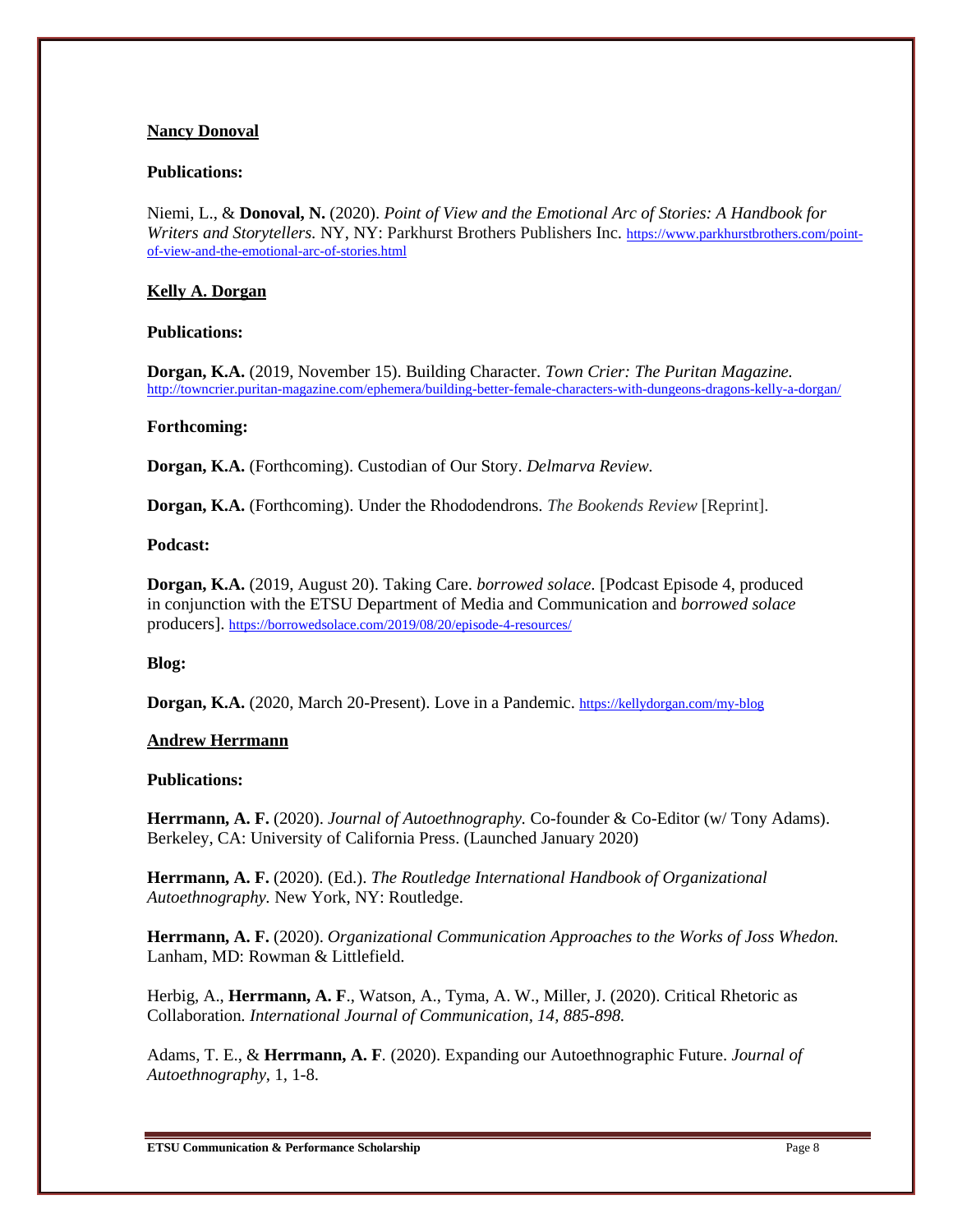Dunn, R. A., **& Herrmann, A. F.** (2020). Comic Con Communion: Gender, Cosplay, and Media Fandom. In R. A. Dunn (Ed.), *Multidisciplinary Perspectives on Media Fandom* (pp. 37-52). Hershey, PA: IGI Global.

#### **Book Series***:*

Herbig, A., & **Herrmann, A. F.** (2020). *Communication Perspectives on Popular Culture*, Lanham, MD: Rowman & Littlefield.

#### **Presentations:**

**Herrmann, A. F.** (2019). *Autoethnography as Applicable Organizational Research.* Address given at the Colloquium on Organizational Ethnography, University of Colorado, Boulder.

**Herrmann, A. F** (2020). *The Problematization of Online "Community" When the SMS Closes.* Paper accepted to the Central States Communication Association, Chicago, IL (Top Paper, Media Studies Interest Group.)

#### **Donna Paulsen**

# **Thesis:**

**Paulsen, D. (2020).** *"No One's Gonna Say That at Church:" Women's Experiences with Infertility in Christian Faith Communities.* [Thesis]. <https://dc.etsu.edu/etd/3708/>

#### **Awards:**

**Paulsen, D.** (2019, December). *Women's Experiences with Infertility in Christian Faith Communities.* Winner of the 2019 3 Minute Thesis (3MT®) Competition. [https://www.etsu.edu/etsu-news/2019/12](https://www.etsu.edu/etsu-news/2019/12-december/3mt-2019-paulsen.php) [december/3mt-2019-paulsen.php](https://www.etsu.edu/etsu-news/2019/12-december/3mt-2019-paulsen.php)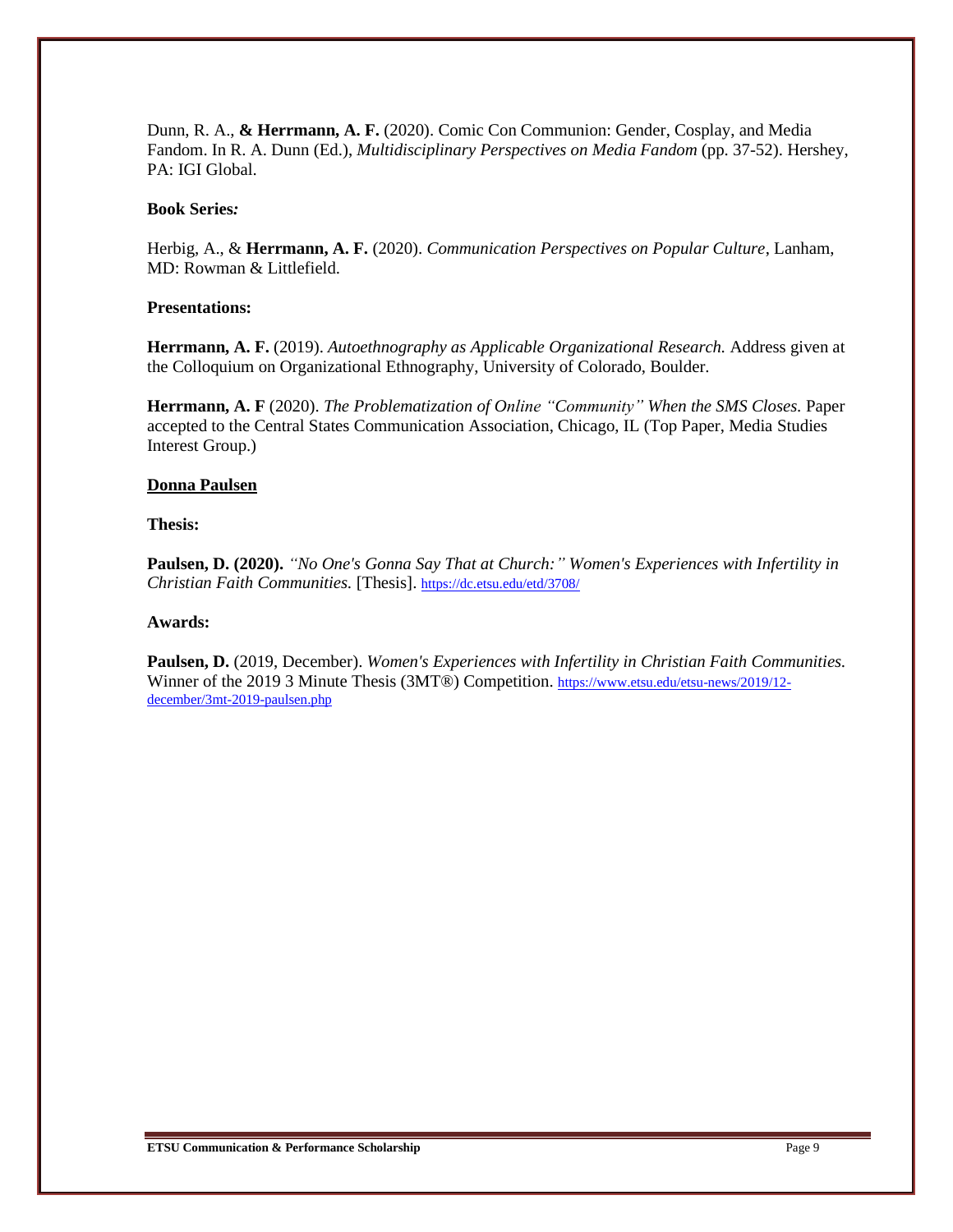# **Coupling Research and Performance: The Tale of a Special Thesis**

**Ms. Donna Paulsen** tackled numerous challenges during her graduate studies in the Communication and Storytelling Studies MA program.

For one, she focused her thesis on interviewing women who had experiences with infertility in Christian faith communities (<https://dc.etsu.edu/etd/3708/>). Before she defended her thesis, she entered the 2019 3MT® (3-Minute Thesis) Competition here at ETSU, and, not surprisingly, she brought home First Place (<https://www.etsu.edu/gradschool/etd/3minutethesis.php>).

By watching her presentation, you'll get a sense of Donna's powerful, yet engaging and humane, presentational style, evidencing her ability to bring together her nuanced understanding of traditional research and compassionate performance (<https://www.youtube.com/watch?v=tneZ6ITByFA&feature=youtu.be>).

In Spring 2020, she successfully defended her thesis. Afterward, Donna crafted an original ethnodrama. In *"Sing, O Barren One,"* she weaves research participants' stories, performing them verbatim.

While her performance was postponed due to the COVID-19 quarantine, Donna didn't give up. Committed to delivering back to the community the rich voices of the women she interviewed for her thesis research, she rescheduled her ethnodrama for September 25, 2020 at Christ Community Church, Johnson City.

Thankfully, Donna accepted a teaching position in our department, so she will continue to reach our campus and local communities with her vital work.

*Award Shout Out!*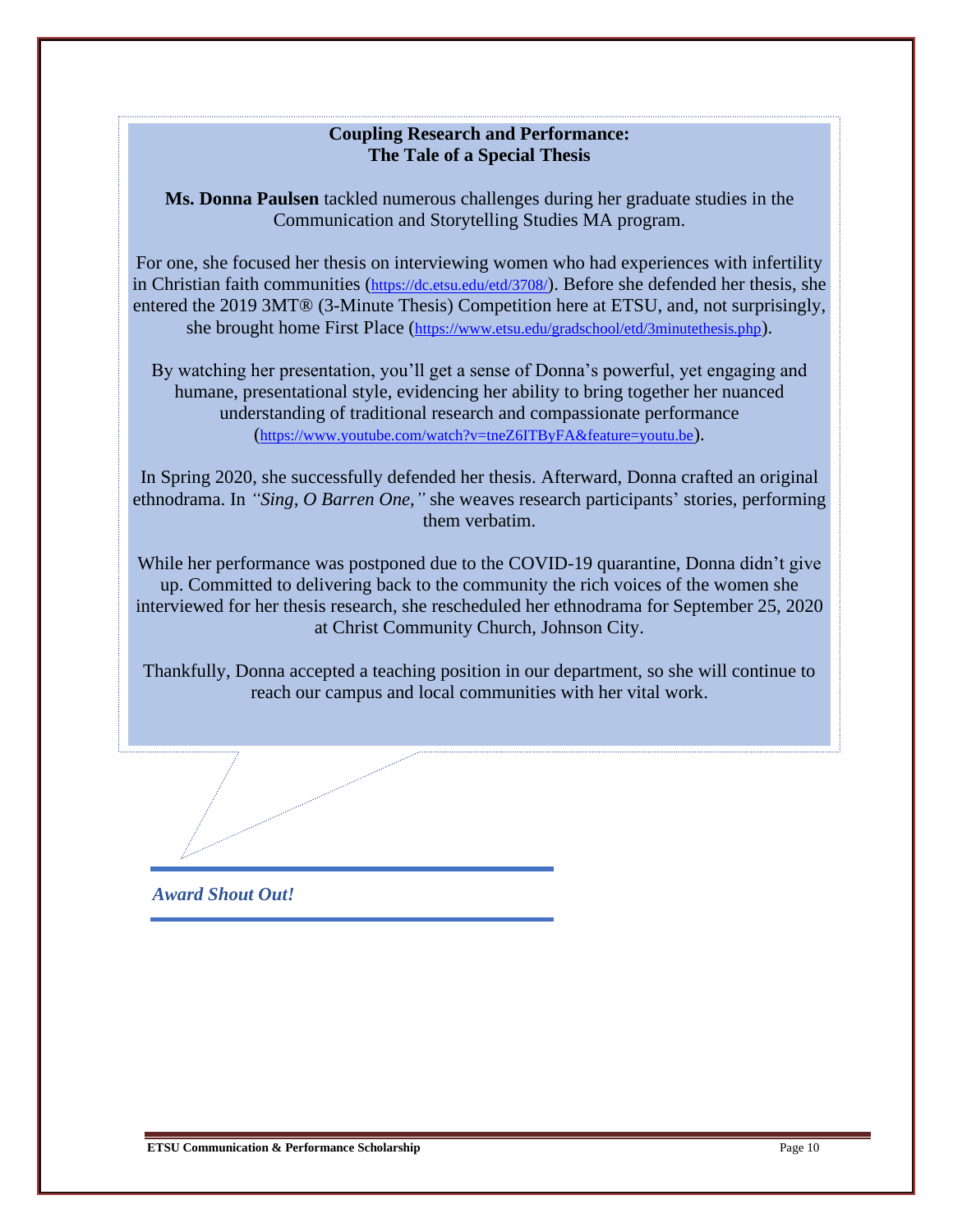#### **Delanna Reed**

# **Awards:**

**Reed, D.** (2019). *The Hamilton International Arts in Health Award for Arts in Innovation*. From the National Organization of Arts in Health.

**Reed, D.** (2019). *Ballad Health Community Collaboration Award*. From Ballad Health.

#### **Performances:**

**Reed, D.** (2019, August 15). [Performance] *Appalachian Tales and Ghost Stories.* Vance Birthplace Historic Site, Weaverville, NC.

**Reed, D.** (2019, September 10). [Performance] *Ghost Stories.* Eastman Communication Group at Eastman, Kingsport, TN.

**Reed, D.** (2020, January 26). [Performance] *Stories from the Heart*. Concert at Florida Storytelling Festival.

# **Performance & Performance Studies in and out of the Pandemic**

Part of a research team, **Dr. Delanna Reed** is helping examine the patient-impact of bedside storytelling. *Prescription for Pain: One Dose of Storytelling* unites practitioners from the Jonesborough Storytellers Guild and Franklin Woods Community Hospital. In 2019, the team received multiple honors, including the Ballad Health Community Collaboration Award

Delanna stayed busy when the campus closed due to COVID-19. She took her storytelling performances onto Zoom for the Jonesborough Storytellers Guild. Some of her stories are viewable on the [Guild's Facebook](https://www.facebook.com/JonesboroughStorytellersGuild/) page.

Delanna admits her strong preference for live performances, but she's resilient and committed to her craft. So, she continues to embrace change and strengthen her transition to remote work.

*Award Shout Out!*

**ETSU Communication & Performance Scholarship Page 11 Page 11 Page 11**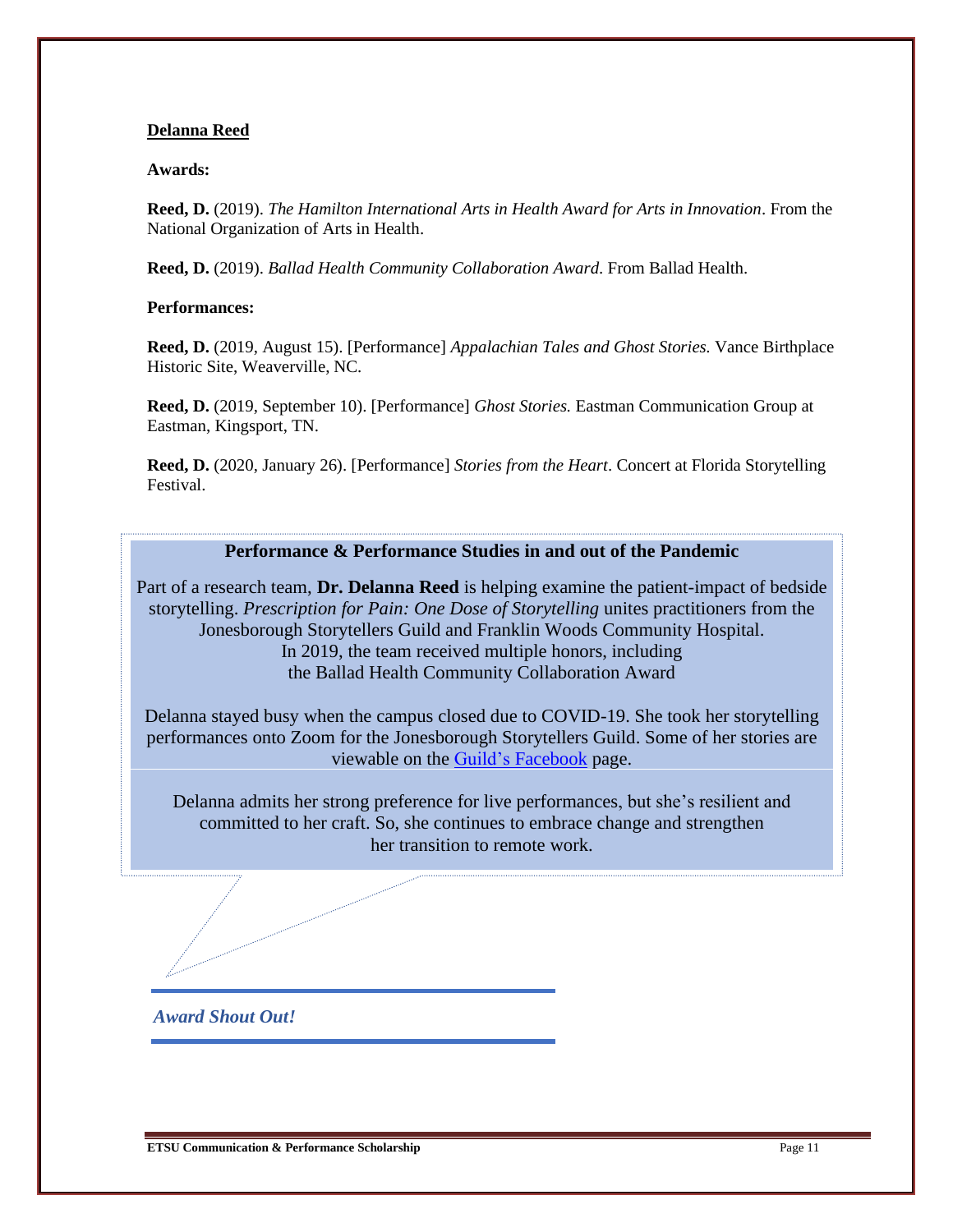# **Undergraduate & Graduate Student Activities ~Selected~**

#### **Undergraduate Scholarship**

#### **Honors Theses:**

Heidi Armstrong (2019). *[The War Within: Mental Health Rhetoric in NF's Rap Lyrics](https://dc.etsu.edu/honors/516/)* [Advisor, Dr. C. Wesley Buerkle]. <https://dc.etsu.edu/honors/516/>

Max Faust (2020). *[Menstruation Regulation: A Feminist Critique of Menstrual Product Brands on](https://dc.etsu.edu/honors/576/)  [Instagram](https://dc.etsu.edu/honors/576/)* [Advisor, Dr. C. Wesley Buerkle]. <https://dc.etsu.edu/honors/576/>

## **Graduate Theses & Capstones:**

Lewis, Abby (2020, Spring). *[A Poetic Ethnodrama: Discussing the Impact of the Pressure to Publish on](https://dc.etsu.edu/etd/3690/) [Creative Writers' Production](https://dc.etsu.edu/etd/3690/)* [Thesis Advisor, Dr. Andrew Herrmann]. <https://dc.etsu.edu/etd/3690/>

Lunceford, Tama (2019, Fall). *Stories of Color: An [Exploration](https://dc.etsu.edu/etd/3672/) of Storytelling and Racial [Microaggression](https://dc.etsu.edu/etd/3672/)* [Thesis Advisor, Dr. Amber E. Kinser]. <https://dc.etsu.edu/etd/3672/>

Paulsen, Donna (2020, Spring). *["No One's Gonna Say That at Church:" Women's Experiences with](https://dc.etsu.edu/etd/3708/)  [Infertility in Christian Faith Communities](https://dc.etsu.edu/etd/3708/)* [Thesis Advisor, Dr. Amber E. Kinser]. <https://dc.etsu.edu/etd/3708/>

Price, Isaac (2020, Spring). *[Managing Cosplay Performance: The Forms and Expectations of](https://dc.etsu.edu/etd/3753/)  [Convention Roleplay](https://dc.etsu.edu/etd/3753/)* [Thesis Advisor, Dr. Andrew Herrmann]. <https://dc.etsu.edu/etd/3753/>

Taylor, Paul (2020). *["A Lot of Prayer, and Some Wine In-Between": Applying the Relational Turbulence](https://dc.etsu.edu/etd/3728/)  [Model to the Stepparent-Biological Parent Marriage](https://dc.etsu.edu/etd/3728/)* [Thesis Advisor, Dr. Christine Anzur]. <https://dc.etsu.edu/etd/3728/>

Trent, Sarah (2020). [Comprehensive Exam Advisor, Dr. Andrew Herrmann].

Whitehead, Joshua (2019, Fall). *Creating Post-Black Stories and Poetry: Bringing Awareness to Toxic Blackness* [Capstone Advisor, Dr. Delanna Reed].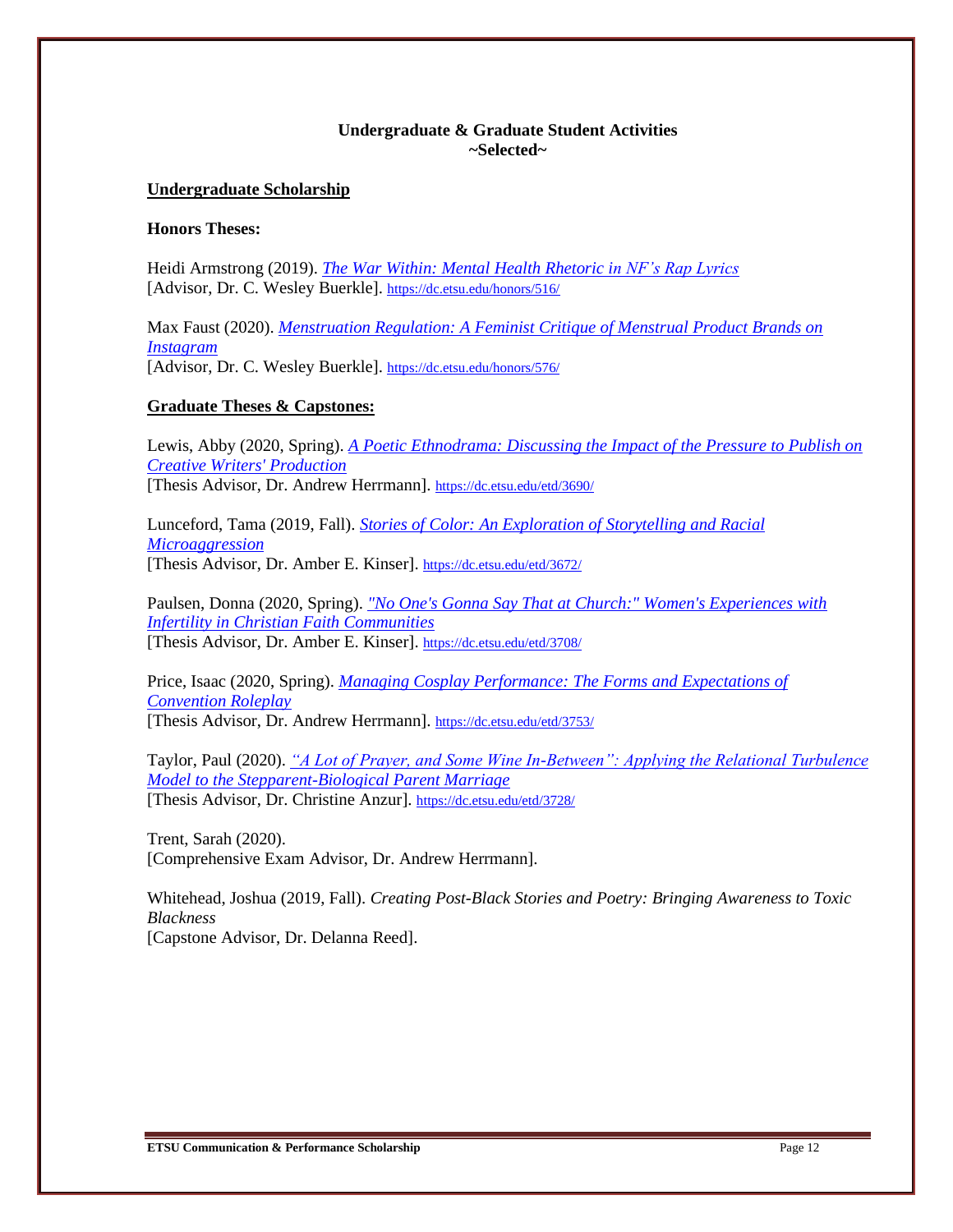## **Thank you, Laughton Messmer and Erin Blankenship-Messmer.**

Your hard work resulted in the Speech and Debate Team having numerous accomplishments in 2019-2020. Here are only a few:

#### **Tennessee Tech University Tournament, Cookeville, TN**

**\*** Braden Trent- 2nd place, Editorial Impromptu; 2nd place, Radio Broadcasting; 3rd place, Impromptu Speaking

\* Gowri Tumkur- 6th place, Editorial Impromptu

# **Smokey Mountain Debate Tournament, Morristown, TN**

- \* Sylvia Meredith- 3rd place Beginning Novice Speaker
- \* Madison Sink- 7th place Beginning Novice Speaker

#### **Front Porch Swing Tournament, Dandridge, TN**

- \* Brooke Hornberger- 1st place and Top Novice, Program of Oral Interpretation
- \* Emily Napier- 6th place, Informative Speaking
- \* Madison Sink- 7th place and Top Novice, Persuasive Speaking
- \* 2nd place Limited Entry Team Sweepstakes

# **Tennessee Interstate Forensic Association State Tournament, Gallatin, TN**

- \* Braden Trent- 3rd place, IPDA Varsity Speaker; 2nd place, IPDA Debater
- \* Brooke Hornberger- 6th place, Program of Oral Interpretation
- \* Madison Sink- 6th place, Radio Broadcasting

# **Black Warrior Swing Tournament, Tuscaloosa, AL**

\* Brooke Hornberger- 2nd place, Program of Oral Interpretation

#### **Novice National Forensic Association Tournament, Mt. Berry, GA**

\* Chloe Philpot- 5th place, Slam Poetry

\* 2nd place in Division 3 Schools Sweepstakes Awards

*Awards Shout Out!*

**ETSU Communication & Performance Scholarship Page 13 Page 13**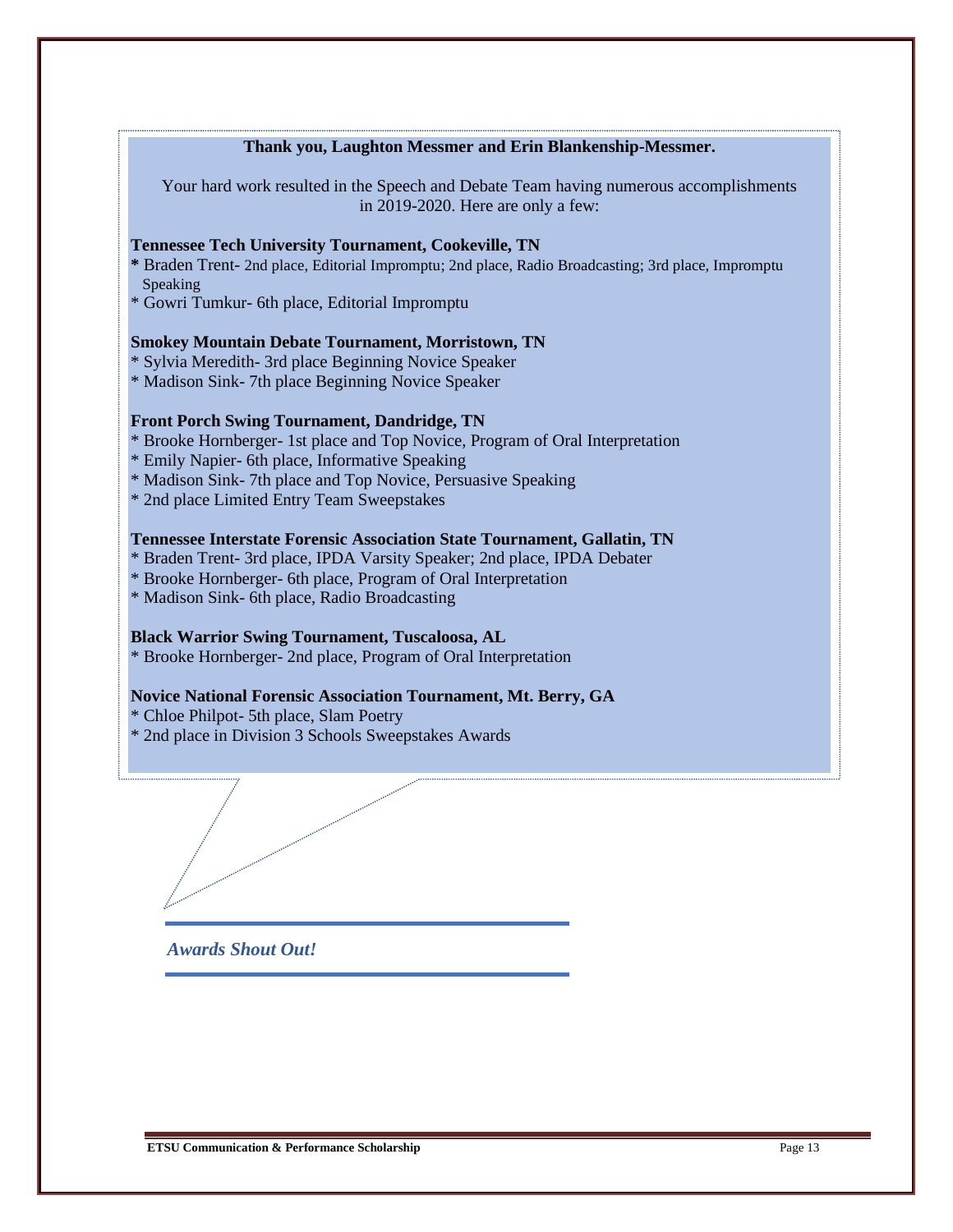# **Going Virtual in a Pandemic: Training Young Professionals**

The COVID-19 Pandemic has changed the landscape of education around the world. As a result of the shift to remote learning, instructors like **Ms. Adriane Flanary** had to adapt live classes to online formats.

Adriane reconfigured her face-to-face Public Speaking and Argumentation & Debate classes to meet the ITS Online requirements and students' needs. Like the other faculty members in our department, she allotted more time for detailed feedback on speech and debate preparations, and revised assignments to help students continue developing and applying their speaking skills.

Concerned about student access to relevant course materials, Adriane utilized the Information Technology Service's Online Course Design Standards, reorganizing her course content into weekly modules.

She included checklists for students to track their task completion, provided supplemental learning material (e.g., PowerPoints, lecture videos), and, as needed, reconstructed assignments to better align with online delivery.

Drawing on her own skills as a communication professional, Adriane modelled for and mentored her student-presenters as they adapted to designing and delivering speeches to remote audiences. With each revised assignment, she helped students further develop professional skills, preparing them for engaging online meetings, online presentations, and online job interviews.

Bravo, Adriane, and to all of our committed and hardworking educators who find ways to continue teaching, even when facing seismic disruptions to the university and our classrooms.

*Pandemia Shout Out!*

**ETSU Communication & Performance Scholarship Page 14 Page 14 Page 14 Page 14**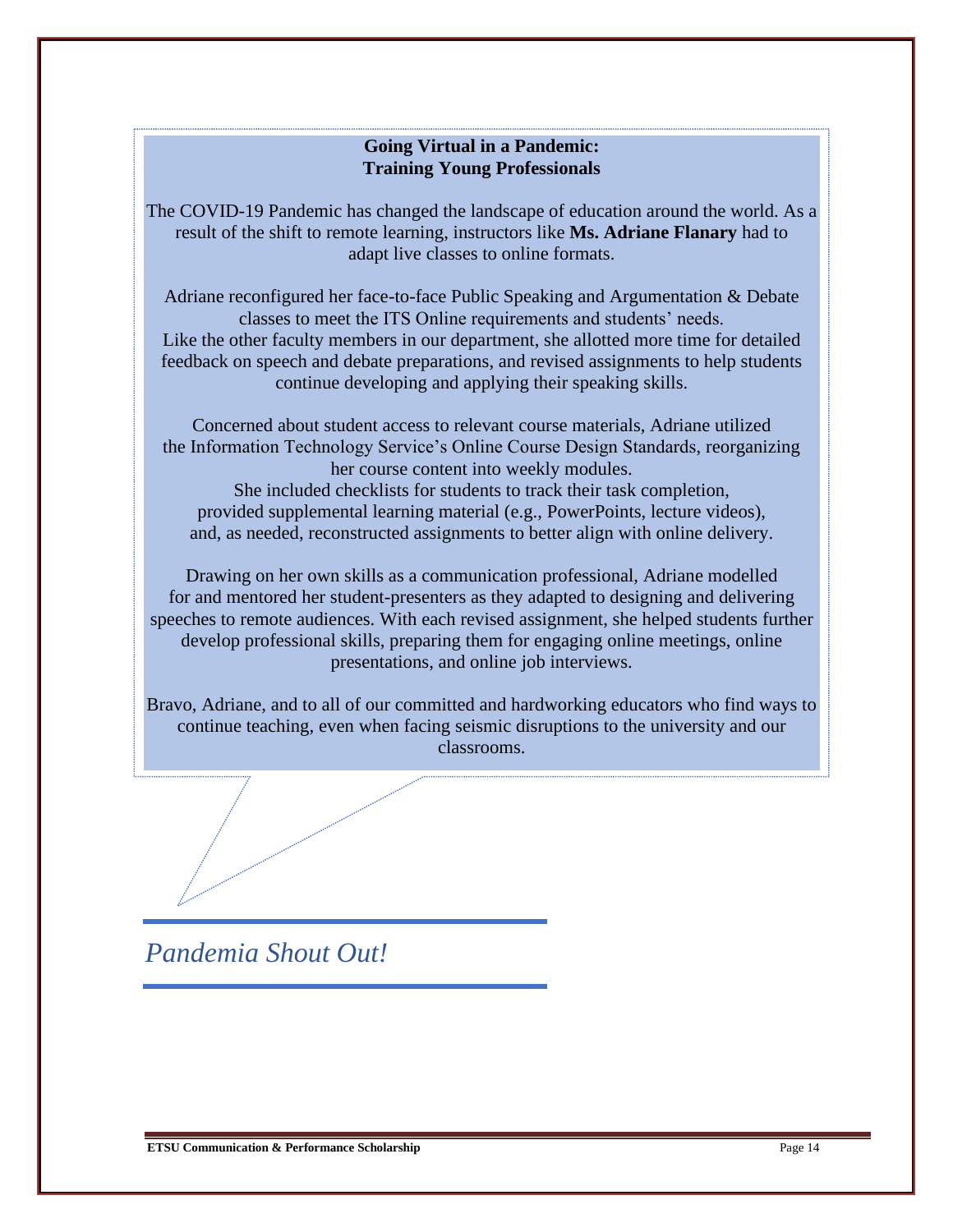#### **Funding Opportunities**

- ÷. **ETSU Internal Funding Overview** [https://www.etsu.edu/research/orspa/funding\\_opps/internal.php](https://www.etsu.edu/research/orspa/funding_opps/internal.php)
- 4 **ETSU Elevates (team-based service grant)**

**General Information** <https://www.etsu.edu/etsuelevates/>

#### 4. **ETSU Research Development Committee**

**Small Research Grants** <https://www.etsu.edu/research/rdc/smallgrant/default.php>

**Major Research Grants** <https://www.etsu.edu/research/rdc/major/default.php>

**Interdisciplinary Research Grants** <https://www.etsu.edu/research/rdc/interdisciplinary/default.php>

#### 4 **ETSU Instructional Development Committee**

**General Information** <http://www.etsu.edu/academicaffairs/instructional-grants.php>

#### 4 **ETSU Internationalization Faculty Grant Program**

**General Information** [https://www.etsu.edu/research/orspa/funding\\_opps/internal.php#Internationalization](https://www.etsu.edu/research/orspa/funding_opps/internal.php#Internationalization)

#### 4. **ETSU PGIA**

**General Information** [https://www.etsu.edu/research/orspa/funding\\_opps/internal.php#PGIA](https://www.etsu.edu/research/orspa/funding_opps/internal.php#PGIA)

#### 4. **ETSU Travel Award for Arts & Sciences Faculty**

**General Information** [https://www.etsu.edu/research/orspa/funding\\_opps/internal.php#TAASF](https://www.etsu.edu/research/orspa/funding_opps/internal.php#TAASF)

#### d. **ETSU Student Opportunities**

**ETSU Student/Faculty Collaborative Research Grant** [https://www.etsu.edu/research/orspa/funding\\_opps/internal.php#Collaborative](https://www.etsu.edu/research/orspa/funding_opps/internal.php#Collaborative)

**ETSU Undergraduate Travel Grants (Undergraduate)** [http://www.etsu.edu/honors/ug\\_research/funding/travel.php](http://www.etsu.edu/honors/ug_research/funding/travel.php)